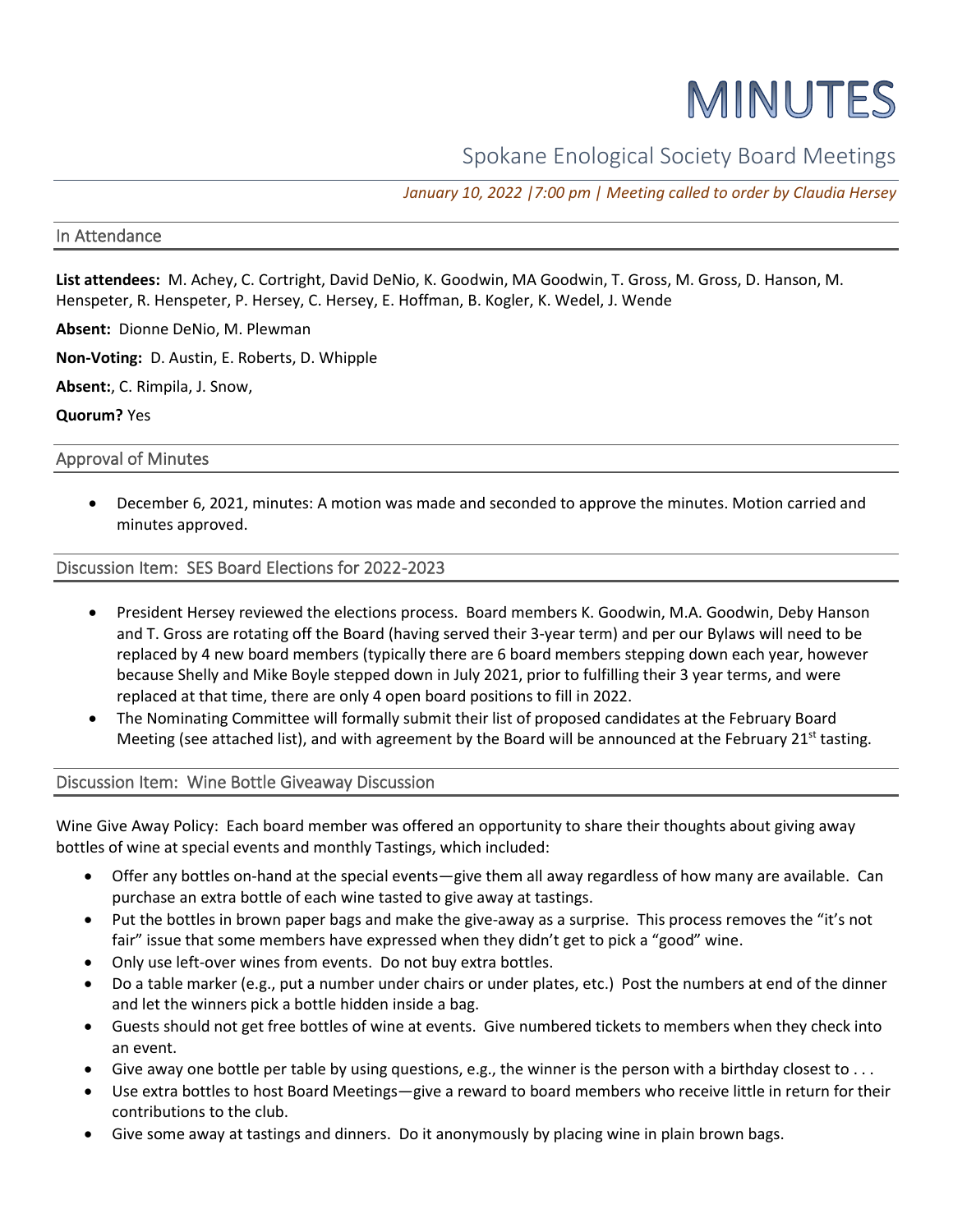- Brown bags okay—concern about how to call numbers or otherwise announce the winners though as it seems to distract from the event.
- Find a fun way to announce winners.
- Never buy extra bottles. New paradigm—return unused bottles when possible. Promote the idea that a giveaway is not going to be 100%.
- It is occasionally beneficial to buy full cases even when we don't need 12 bottles for a tasting because we pay a reduced price per bottle that pays for the extras.
- Keep the give-away tradition but keep the actual practice concise and not drawn out thorough the entire dinner.
- Only schedule giveaways at dinner events, with a maximum of 30-50 bottles. The downside of this approach is that members who attend monthly events and pay for the extra bottles via their tasting fees would not have an opportunity to obtain a give-away bottle.
- Give-away a token number of bottles at each event / dinner.

**Motion:** Mona Henspeter moved that we give away 1-2 bottles being tasted, if applicable, at each tasting event and save any extra bottles from events for special dinners. Use a raffle ticket to give bagged bottles of wine away at both events and dinners.

Carly Cortright seconded the motion.

During the discussion, Ellen Hoffman offered an amendment to the motion that only a limited number of bottles be given away at dinner and that the number of bottles offered at each dinner will be determined by the Program Directors / Board before each dinner. Ms. Cortright accepted the amendment to the motion.

The vote was called and was approved unanimously.

## Treasurer's Report: Kyle Goodwin

- The 2021 Holiday Dinner was financially successful. A large cash balance accrued from the pre-payment of Holiday Dinner reservations allowed the club to pay all Holiday Dinner expenses prior to the end of December. The month end balance was  $\sim$  \$8,000.
- The Zoom license was paid for 2022.
- Ms. Roberts asked about the credit card fee as she wants to build the cost into the price set for Special Event Dinners. Mr. Goodwin indicated that adding 3.8% - 4.0% to the cost of dinners will cover the cost of using credit cards. He indicated that he was able to reduce the cost of using credit cards over the past year by eliminating un-used services.
- Mr. Goodwin needs to file SES's annual report with the State of Washington. The state requires the report to be submitted on paper, with required fees paid for with a paper check.
- The year-end budget shows that the club had less than \$50,000 in revenue in 2021.
- The SES USPS Mailbox rent is due in January.
- Mr. Goodwin reported that new member fees do not cover the cost of swag offered like name badges, glasses, etc. Mr. Goodwin says that as current new member supplies are used up, and the club needs to order more items, the board needs to determine if the club is going to subsidize the new member welcome kit or increase new member fees to cover them.

## Membership Report: Deb Austin

- Two new members have joined in the past month. SES now has 182 members.
- 62 members have registered for the January tasting.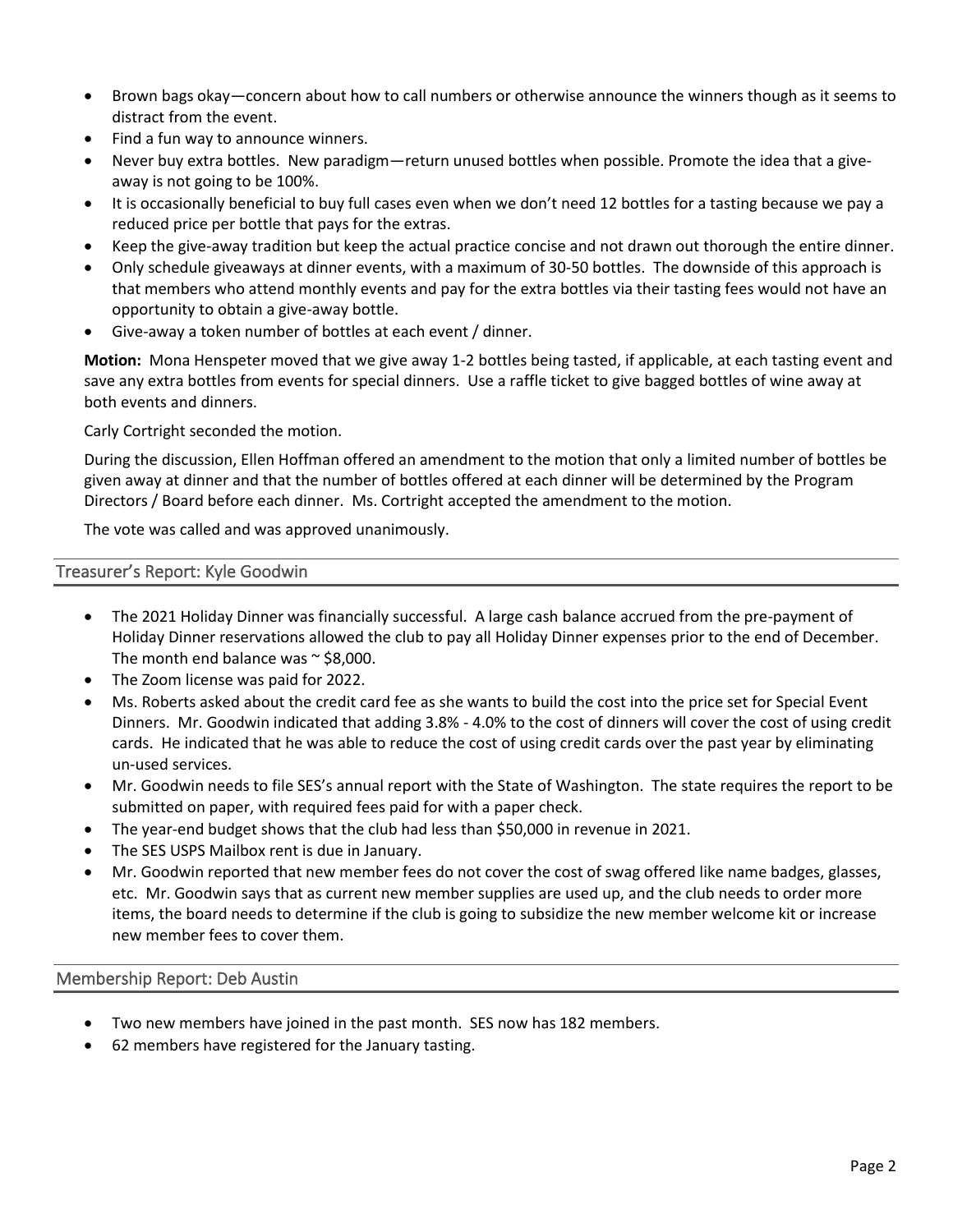## Tasting Programs Support: Paul Hersey | Dave Whipple

- January tasting: Mr. Hersey is picking up wine for the tasting from Liberty Lake Cellars. Due to a problem with wine bottle labeling, there is some uncertainty about whether or not the tasting will include Sangiovese or Tempranillo.
- 56 bottles in inventory after the Holiday dinner give away.
- Mr. Hersey called for volunteers to pour wine at the January tasting.
- February tasting: Mr. Whipple suggested that we continue the local winery theme. Arbor Crest is interested but has not been booked. Mike Scott and John Allen are being consulted for additional ideas.

## Special Events: Eve Roberts

- April 11, 2022 ANNUAL SES BOARD MEETING AND DINNER (Spokane Club or Southside?)
- April 22, 2022 ANNUAL SES ANNIVERSARY DINNER (Spokane Club)

Extra Special Events: Deby Hanson

• Barrister Winery is available for an Extra Special event on Mondays in February or March. The winery allows groups to bring in food. Given the ongoing Covid-19/Omicron situation, the board felt scheduling the event in March be appropriate. The Board plans to revisit the idea at the February 2022 meeting, with a tentative plan to consider scheduling the event on March 7 or March 28.

Food Committee: Barb Kogler | Jody Wende

• The Food Committee promised to provide great food pairings for the Liberty Lake Cellars tasting in January. They plan to return to using the communal black trays to serve food rather than plating items individually.

## Glasses | Linens | Swag Bags, etc.: Dionne DeNio

No report

Membership Recognition: Dionne DeNio

No report

Education Director: Dr. Jeffrey Snow

No report

AV & ZOOM: Terry Gross

• Mr. Gross plans to bring audio equipment to the Anniversary dinner scheduled at the Spokane Club as the Club's equipment was not robust enough to ensure all attendees could hear the program announcements.

#### Vice President Report: Kris Wedel

No Report